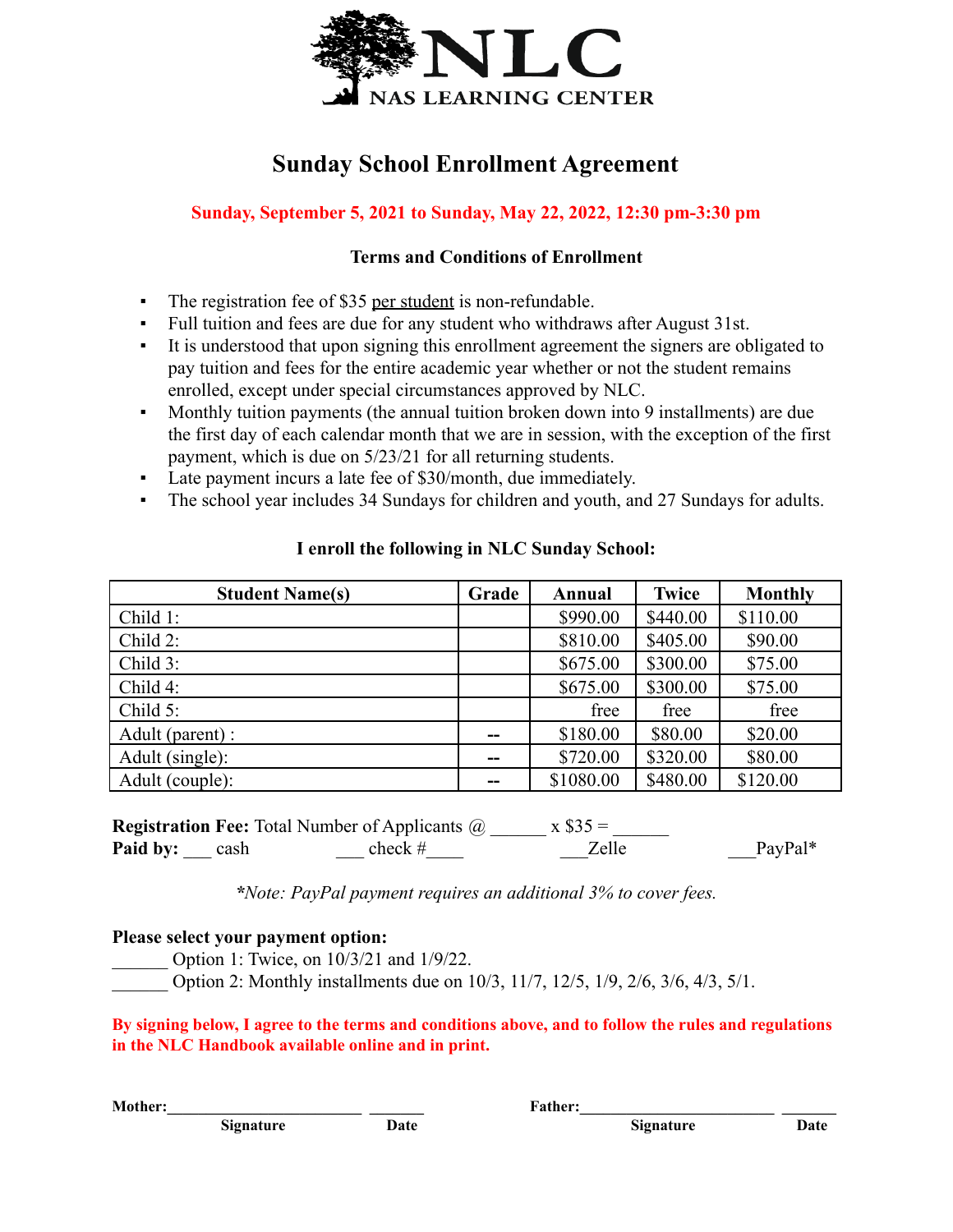

# **Parent & Emergency Contact Form**

**Contact Information for Parent/Guardian 1:**

| Name/Relationship      |  |
|------------------------|--|
| Phone Number/s         |  |
| Email Address          |  |
| <b>Mailing Address</b> |  |

#### **Contact Information for Parent/Guardian 2:**

| Name/Relationship      |  |
|------------------------|--|
| Phone Number/s         |  |
| Email Address          |  |
| <b>Mailing Address</b> |  |

#### **Emergency Contact Information:**

| Name/Relationship      |  |
|------------------------|--|
| Phone Number/s         |  |
| Email Address          |  |
| <b>Mailing Address</b> |  |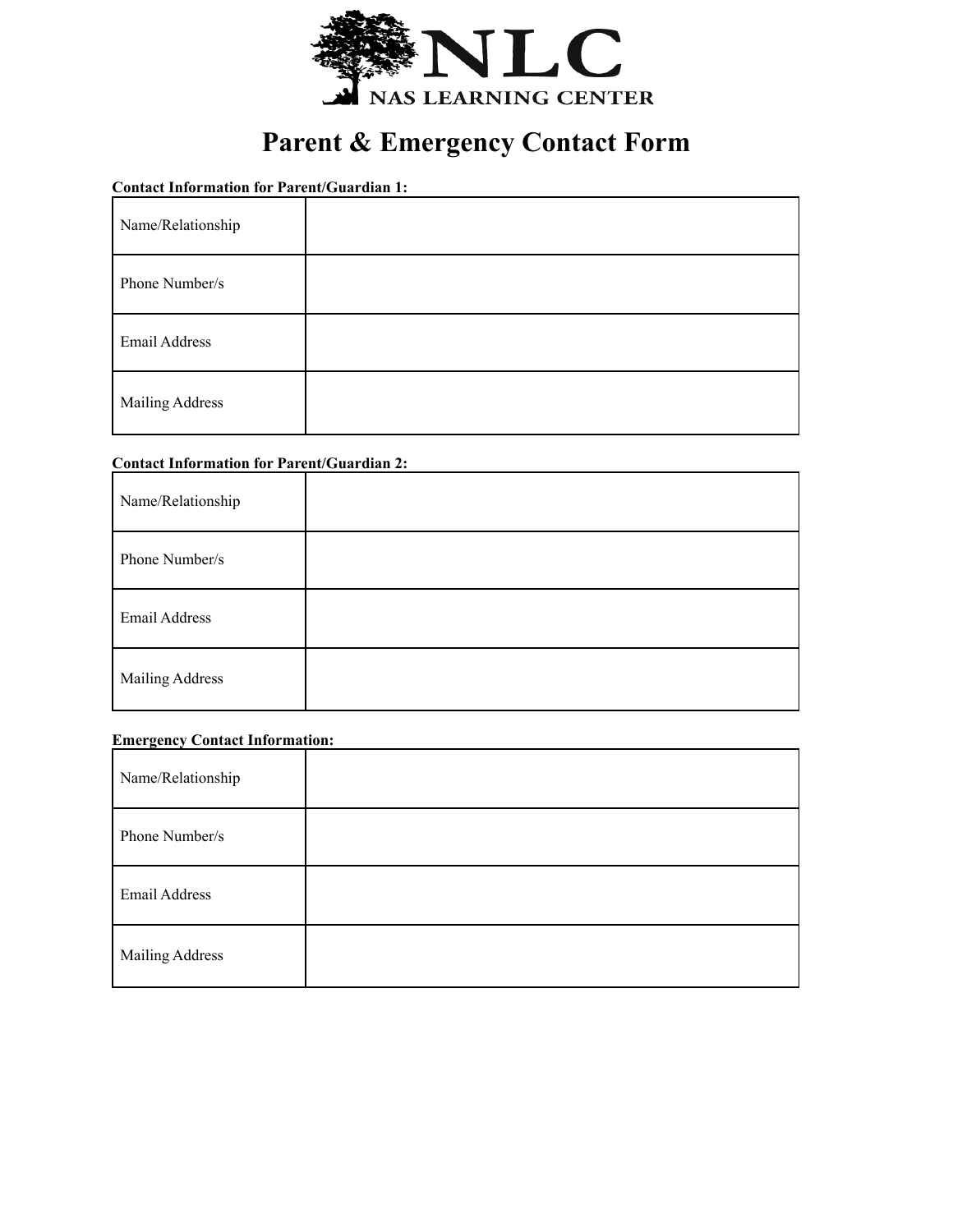

# **Liability Waiver**

I, \_\_\_\_\_\_\_\_\_\_\_\_\_\_\_\_\_\_\_\_\_\_, hereby release Nas Learning Center of all responsibility concerning the safety of my child/children inside and outside of the building during non-school hours. I also agree to the following:

- I will be present with my children and be responsible for them at all times unless they are a registered student of NLC Sunday School and under teacher supervision during school hours.
- Any damage caused by my child/children to the NLC building or the grounds is my responsibility.
- I understand that Nas Learning Center does not provide childcare during non-class times on Sundays. I must pick up and be responsible for my children when classes are dismissed.
- During events such as Parent/Teacher Conferences and staff meetings where children are present with me, I will arrange adequate child care for them.

I understand and agree to the statements listed above.

**Signature Date**

# **Photo Release Waiver**

**\_\_\_\_\_\_\_\_\_\_\_\_\_\_\_\_\_\_\_\_\_\_\_\_\_\_\_\_\_\_\_\_\_\_\_\_\_\_\_\_\_\_\_\_\_\_\_\_\_\_\_\_\_\_\_\_ \_\_\_\_\_\_\_\_**

Still photographs and video clips of students are frequently used in NLC publications, on our website, in advertising, and in school promotional material. If you prefer your child's image **not** appear, please indicate by signing below, and we will do our best to honor your request. We cannot guarantee, however, that your child will not appear in a group photo or in a photo or video that might be taken by a student, parent, other individual, or by the press.

**\_\_\_\_\_\_\_\_\_\_\_\_\_\_\_\_\_\_\_\_\_\_\_\_\_\_\_\_\_\_\_\_\_\_\_\_\_\_\_\_\_\_\_\_\_\_\_\_\_\_\_\_\_\_\_\_ \_\_\_\_\_\_\_\_**

If you would prefer that NLC **not** use your child's image, please indicate by signing below:

*Please sign above only if you request that NLC not use your child's photo.* **Date**